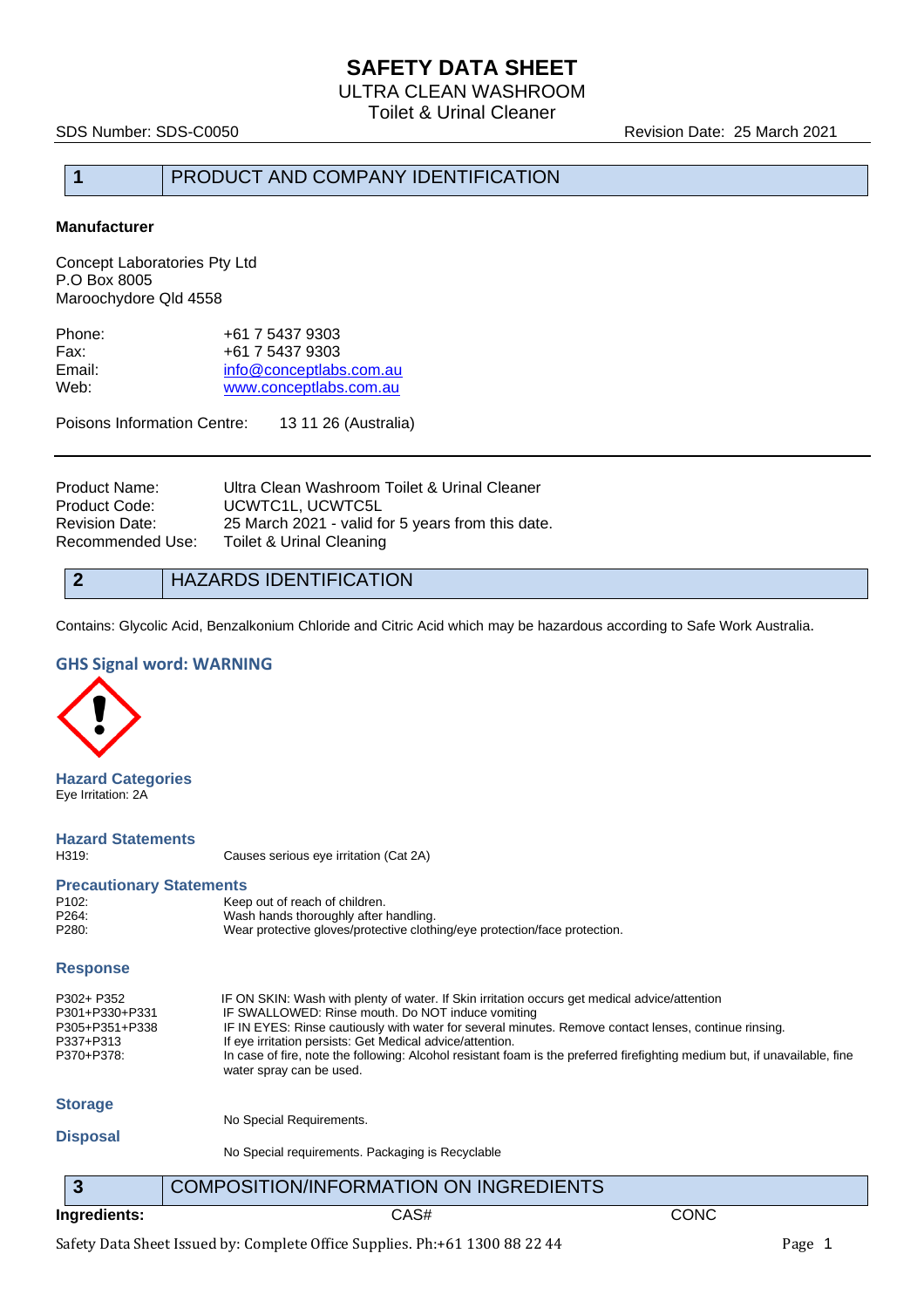ULTRA CLEAN WASHROOM

Toilet & Urinal Cleaner

SDS Number: SDS-C0050 Revision Date: 25 March 2021

| Coco Amido Propyl Betaine<br>Poly Glucoside<br>Glycolic Acid<br>Citric Acid<br>Benzalkonium Chloride | 61789-40-0<br>68515-73-1<br>79-14-1<br>77-92-9<br>8001-54-5                                                                                                  | $1 - 10%$<br>$1 - 10%$<br>1-10%<br>$1 - 10%$<br>$< 1\%$                                                    |
|------------------------------------------------------------------------------------------------------|--------------------------------------------------------------------------------------------------------------------------------------------------------------|------------------------------------------------------------------------------------------------------------|
| Excipients:<br>4                                                                                     | <b>FIRST AID MEASURES</b>                                                                                                                                    | To 100%                                                                                                    |
| Inhalation:                                                                                          | medical attention.                                                                                                                                           | Not normally required, if so, remove the affected victim from exposure. Keep at rest. Seek                 |
| <b>Skin Contact:</b><br><b>Eye Contact:</b>                                                          | Immediately flush eyes with large amounts of water for at least 15 minutes, lifting<br>eyelids occasionally to facilitate irrigation. Seek medical attention | Not normally required, if so, rinse skin or shower with water. Seek medical attention for skin irritations |
| Ingestion:                                                                                           |                                                                                                                                                              | DO NOT induce vomiting. For advice, contact Poisons Information Centre: 13 11 26.                          |
| <b>Additional info:</b>                                                                              | Treat according to symptoms.                                                                                                                                 |                                                                                                            |
| 5                                                                                                    | <b>FIRE FIGHTING MEASURES</b>                                                                                                                                |                                                                                                            |
|                                                                                                      | Shut off product that may 'fuel' a fire if safe to do so. Allow trained personnel to attend a fire in progress, providing firefighters                       |                                                                                                            |

Shut off product that may 'fuel' a fire if safe to do so. Allow trained personnel to attend a fire in progress, providing firefighters with this Material Safety Data Sheet. Prevent extinguishing media from escaping to drains and waterways.

| Extinguishing Media:<br>Hazardous<br><b>Decomposition</b> | Dry powder, alcohol stable foam, carbon dioxide and water.                                                                                                                                                       |
|-----------------------------------------------------------|------------------------------------------------------------------------------------------------------------------------------------------------------------------------------------------------------------------|
| <b>Products:</b>                                          | Toxic and/or irritating fumes, carbon monoxide (CO), aldehydes, ketones, acids<br>and carbon dioxide $(CO2)$ May be emitted.<br>Wear self-contained breathing apparatus (SCBA) and complete protective clothing. |

### **6** ACCIDENTAL RELEASE MEASURES

# **Emergency**

Wear suitable protective equipment when cleaning large spills.

**Spills/Clean up:** This product is sold in small packages therefore the accidental release is not usually cause for concern. Remove any possible ignition sources. Personal protective equipment should be worn when cleaning up spills. Restrict access to area until completion of cleanup. Stop leak if safe to do so. Contain spill with absorbent material, such as; towelling, sand, Vermiculite or another inert material. Prevent spill entering sewers or waterways. Collect and Dispose of spilled material according to local regulations. Wash away any remnants with copious amounts of cold water.

### **7** HANDLING AND STORAGE

| <b>Handling Precautions:</b>  | Contact Complete Office Supplies Pty Ltd sales representative for advice when using this<br>Product for any other application other than outlined on the label or technical bulletin.<br>Any non-intended or non-authorized use of this product may result in personal injury or damage to equipment. Store<br>product in original container. |
|-------------------------------|-----------------------------------------------------------------------------------------------------------------------------------------------------------------------------------------------------------------------------------------------------------------------------------------------------------------------------------------------|
| <b>Handling &amp; Storage</b> | Store in cool, dry, well-ventilated area. Store below 30 °C<br>Do not expose containers to open flame, incompatible materials, excessive heat, or direct<br>Sunlight. Keep container tightly sealed.<br>Handle with care.                                                                                                                     |
| Incompatible materials:       | Not Available                                                                                                                                                                                                                                                                                                                                 |

### **8** EXPOSURE CONTROL/PERSONAL PROTECTION

| <b>Engineering Controls:</b>             | <b>Ventilation.</b><br>Use in a well-ventilated area.                                                                                                                               |
|------------------------------------------|-------------------------------------------------------------------------------------------------------------------------------------------------------------------------------------|
| <b>Personal Protective</b><br>Equipment: | Eye/face protection- not required under normal circumstances.<br>Should a splash risk exist, safety glasses or chemical resistant goggles should<br>be worn to prevent eye contact. |
|                                          | Skin protection- not required under normal circumstances, if required use nitrile or neoprene gloves.<br>Respiratory protection- not required under normal circumstances            |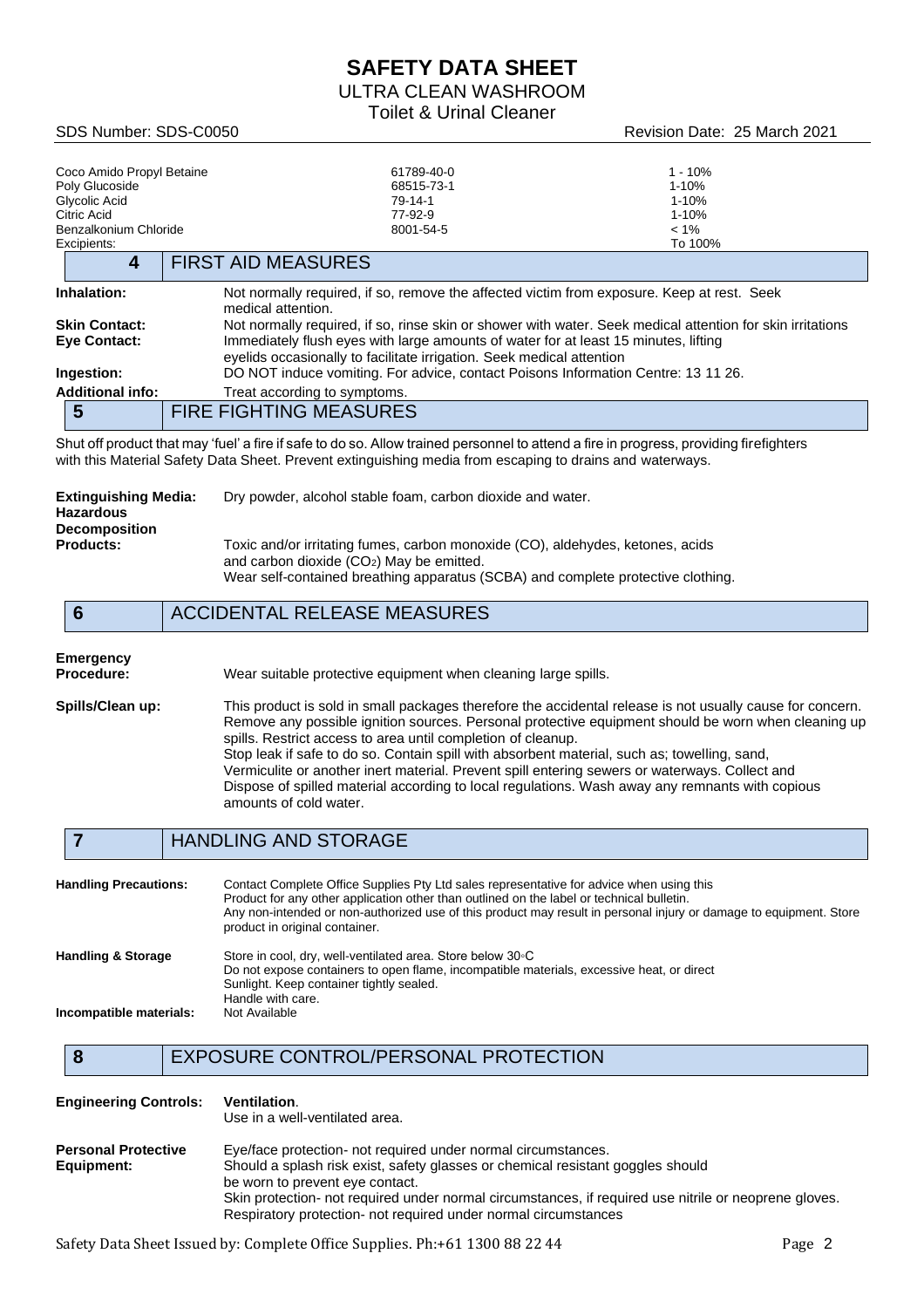ULTRA CLEAN WASHROOM

Toilet & Urinal Cleaner

SDS Number: SDS-C0050 Revision Date: 25 March 2021

### **9** PHYSICAL AND CHEMICAL PROPERTIES

| <b>Physical State:</b> | Gel like Viscous Liquid | Colour:                           | Colourless |
|------------------------|-------------------------|-----------------------------------|------------|
| Appearance:            | Cloudv                  | <b>Boiling Point (°C):</b>        | 90-99      |
| Water Solubility:      | Miscible                | <b>Spec. Gravity (Water=1): 1</b> |            |
| pH:                    | $3-5$                   | <b>Flash Point:</b>               | >90∘C      |
| Viscositv:             | 2500-3500               |                                   |            |

| 10                         | STABILITY AND REACTIVITY                           |
|----------------------------|----------------------------------------------------|
| <b>Chemical Stability:</b> | Product is stable under normal ambient conditions. |

|                                        | <b>Conditions to Avoid:</b> Avoid heat, sparks, high temperatures (store below 30°C) and direct sunlight. |
|----------------------------------------|-----------------------------------------------------------------------------------------------------------|
|                                        | Protect against physical damage.                                                                          |
| <b>Material to Avoid:</b><br>Hazardous | Strong oxidizing agents.                                                                                  |
| <b>Decomposition:</b>                  | Burning can produce carbon dioxide and possible toxic chemicals such as carbon monoxide.                  |
|                                        |                                                                                                           |

**Hazardous Reactions:** Oxidizing agents, mineral acids, halogenated organic compounds

#### **11** TOXICOLOGICAL INFORMATION **HEALTH EFFECTS Inhaled:** Vapour or mist may irritate the upper respiratory tract **Ingestion:** Accidental ingestion of the material may be damaging to the health of the individual. **Skin contact:** There is some evidence to suggest that the material may cause moderate inflammation of the skin following direct contact or after a delay of some time. Repeated exposure can cause contact dermatitis which is characterized by redness, swelling and blistering. **Eye** There is some evidence that material may produce eye irritation in some persons and produce eye damage 24 hours or more after installation. Severe inflammation may be expected with pain. **TOXICITY DATA Calculated toxicity of product undiluted based on ingredient data:** Citric Acid: Oral LD50(rat): 2500 mg/kg and Dermal LD50 (rabbit): 4600 mg/kg Benzalkonium Chloride: Oral LD50(rat): 2500 mg/kg and Dermal LD50 (rabbit): 4600 mg/kg Coco Amido Propyl Betaine: Oral LD50 (rat) > 2000 mg/kg Glycolic Acid: LD50 (Oral, rat): 2040 mg/kg (70% solution) Potassium Hydroxide: LD50 oral rat: 333 mg/kg

**Eco Toxicity:** Low, avoid contaminating waterways Individual components are biodegradable based on available data, finished product is biodegradable. Product is miscible in all proportions with water. As with any chemical product, do not discharge bulk quantities into drains, waterways, sewer or environment. Inform local authorities if this occurs.

**13** DISPOSAL CONSIDERATIONS

**Disposal Method: P501:** Refer to State/Territory Land Waste Management Authority. Dispose of the product after use into sewer, do not dispose into stormwater or waterways. Dispose of empty packaging in the garbage. Packaging is recyclable.

**14** TRANSPORT INFORMATION

#### **Not Classified as Dangerous Goods by the criteria of the Australian Dangerous Goods (ADG Code) Not considered a Dangerous Good for land, sea and air transport**.

**LAND (ADG):** Aqueous solutions containing less than 24% alcohol by volume are not subject to the ADG Code (Special Provision No. 144).